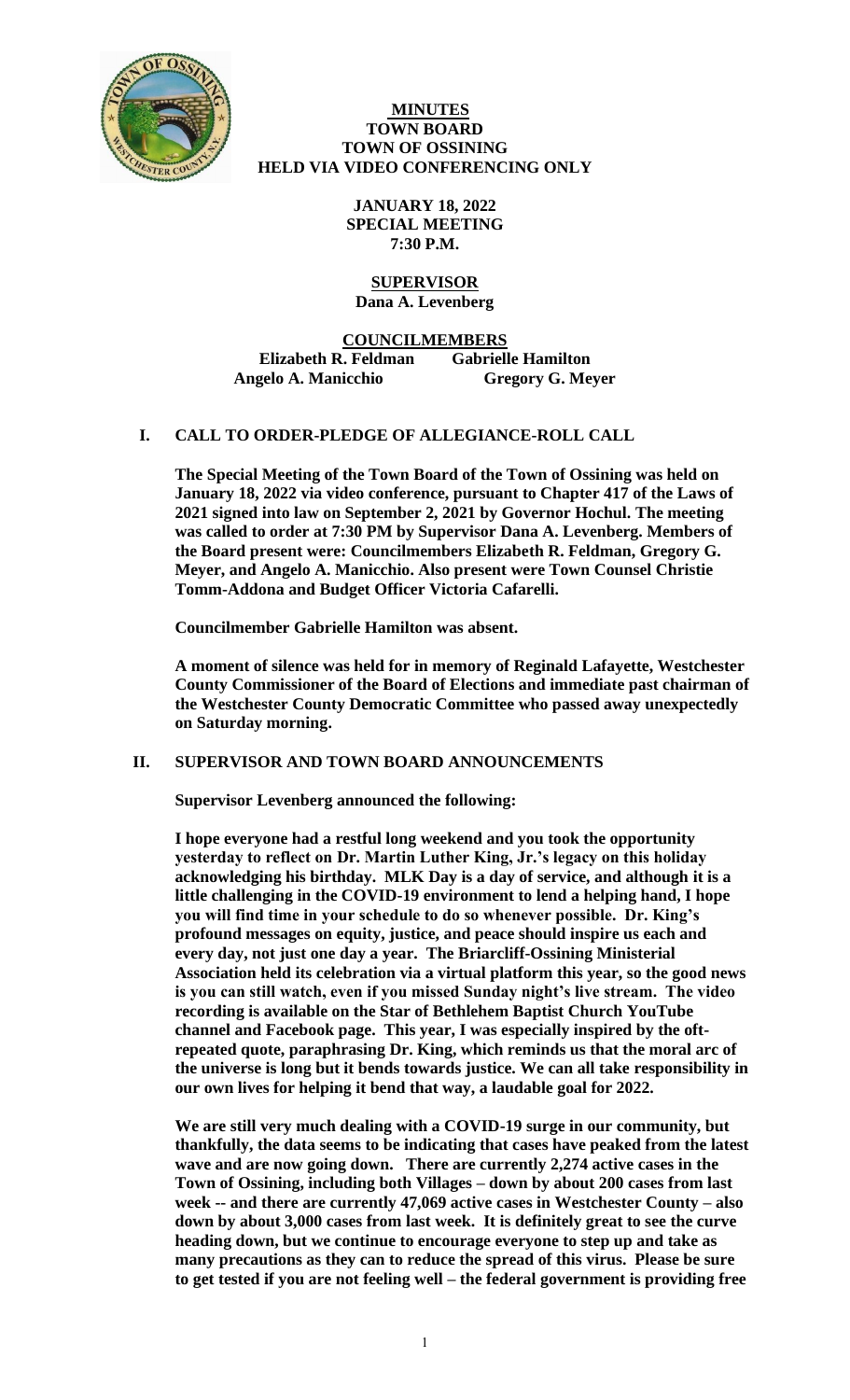**at home tests to every home in the US and the link is up today, one day early, so you can order yours at www.covidtests.gov. Masks and vaccines continue to be our best protection against serious illness; though breakthrough infections are happening, they almost always produce less serious symptoms than infections among the unvaccinated. Please get vaccinated, get boosted, and please get your children vaccinated if eligible. Vaccines and boosters are available at the Ossining Volunteer Ambulance Corps – visit their website www.ossiningvac.org/covid19 for more information, as well as many other local pharmacies. We continue to ask you, if possible to consider donating to OVAC, and extremely worthy cause! Their operating costs have increased significantly due to all of the extra services they have been providing our community in the midst of the pandemic. The link to their webpage where they have a donate button is www.ossiningvac.org.** 

**New York State's eviction moratorium expired on January 15. Nevertheless, help continues to be available for those who need it. We do not want to see anyone find themselves unable to put a roof over their head, especially during the winter and with the economic impacts of the pandemic still felt by so, so many. Westchester County has resources for people struggling with rent – all you need to do is dial 211 to learn more. You can also contact Legal Services of the Hudson Valley at 877-574-8529, Hudson Valley Justice Center at 914-308- 3490, or Westchester County Department of Social Services at 914-995-3333. There is also help for homeowners who may be behind on their mortgage payments due to causes related to the pandemic via the New York State Homeowners Assistance Fund. Applications opened on January 3 and are available at www.nyhomeownerfund.org or by calling 1-844-776-9423. We have been posting information about these essential resources on our social media channels and Town website, but certainly call my office if you have any questions or are seeking any additional information, we will do our best to help.**

#### **III. BOARD RESOLUTIONS**

**A. Contract – Tyler Technologies**

**Councilmember Meyer moved and it was seconded by Councilmember Manicchio that the following resolution be approved.**

**Resolved, that the Town Board of Town of Ossining authorizes the Supervisor to sign an agreement with Tyler Technologies, Inc. for appraisal services related to a residential and commercial update for the 2022 assessment roll, at an amount not to exceed \$20,000.**

**Supervisor Levenberg said the following: Supervisor Levenberg said the following: This is a leftover item from our re-organizational meeting last week – on an annual basis we renew our contract with Tyler Technologies for the update to our assessment roll. This year is a regular year – not a Townwide re-appraisal – and so we had budgeted this \$20,000 for their work.** 

**Motion: Carried**

#### **B. Consulting Engineer (revised from 1/11/22 meeting)**

**Councilmember Feldman moved and it was seconded by Councilmember Meyer that the following resolution be approved.**

**Resolved, the Town Supervisor is authorized to continue the inter-municipal agreement with the Village of Ossining to provide engineering services to the Town for the calendar year 2022, for a revised fee totaling \$102,722.95 (\$8,560.25 per month).** 

**Supervisor Levenberg said the following: Another leftover from our reorganizational meeting, we have a resolution tonight to amend the resolution**